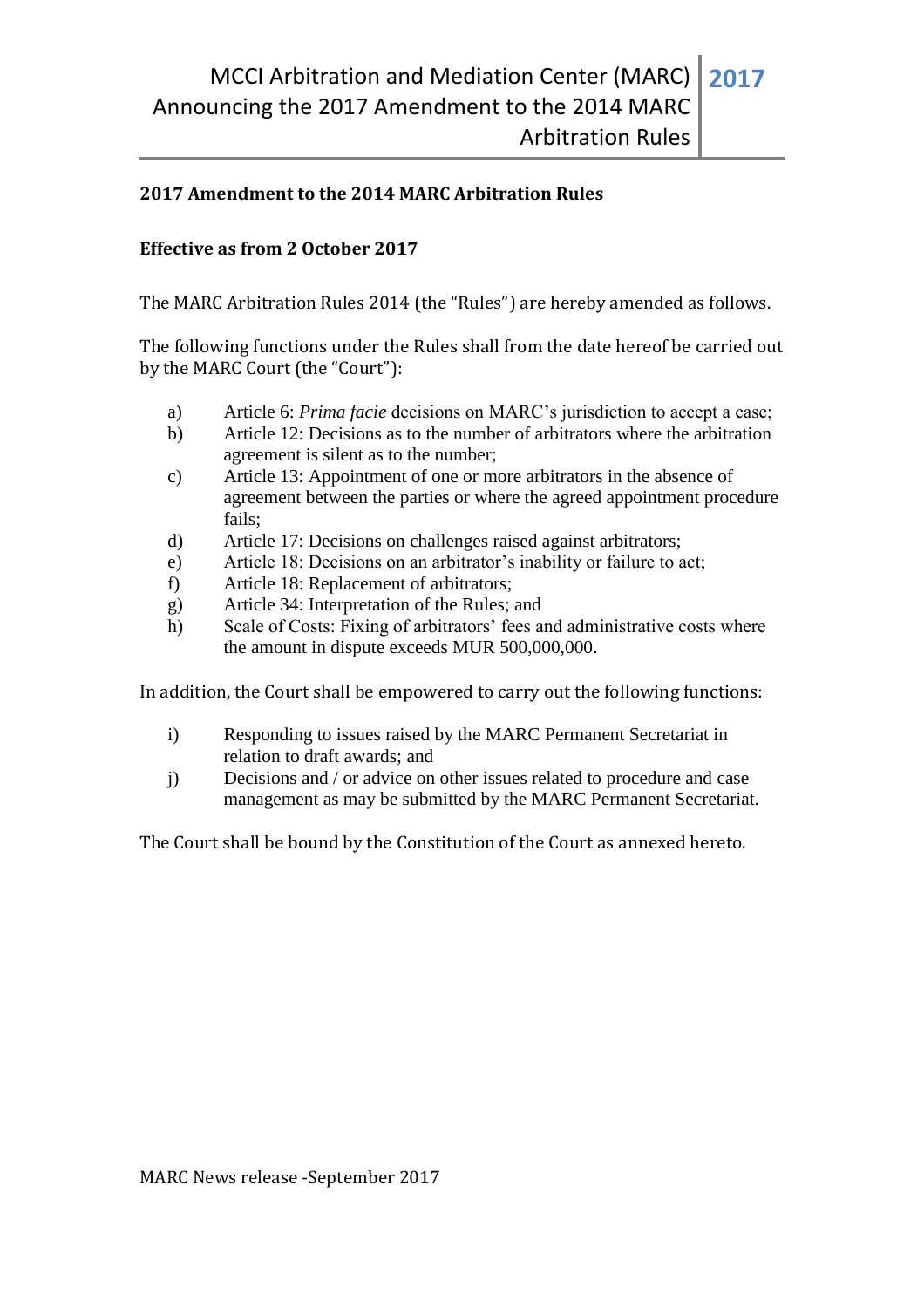# **Annex 1**

# **Mauritius Chamber of Commerce and Industry (MCCI) Mediation and Arbitration Center (MARC)**

# **Constitution of the MARC Court**

# **Effective Date [2 October 2017]**

MARC (formerly known as the Permanent Court of Arbitration of the MCCI) was established in 1996 as the alternative dispute resolution arm of MCCI, a nonprofit making, non-governmental institution established in 1850 representing the private sector in Mauritius.

MARC hereby establishes a Court consisting of international arbitration experts (hereafter referred to as the "MARC Court" or "Court") primarily to exercise its powers under the MARC Arbitration Rules.

Every member of the MARC Court shall accept and comply with the constitution of the Court, as set out below.

#### **Functions of the MARC Court**

- 1. The Court's primary function is to exercise its powers in accordance with the MARC Arbitration Rules. The Court may perform additional functions as may be agreed from time to time with MARC.
- 2. The Court's specific tasks are the following**:**
- a) Article 6: *Prima facie* decisions on MARC's jurisdiction to accept a case;
- b) Article 12: Decisions as to the number of arbitrators where the arbitration agreement is silent as to the number;
- c) Article 13: Appointment of one or more arbitrators in the absence of agreement between the parties or where the agreed appointment procedure fails;
- d) Article 17: Decisions on challenges raised against arbitrators;
- e) Article 18: Decisions on an arbitrator's inability or failure to act;
- f) Article 18: Replacement of arbitrators;
- g) Article 34: Interpretation of the Rules; and

MARC News release -September 2017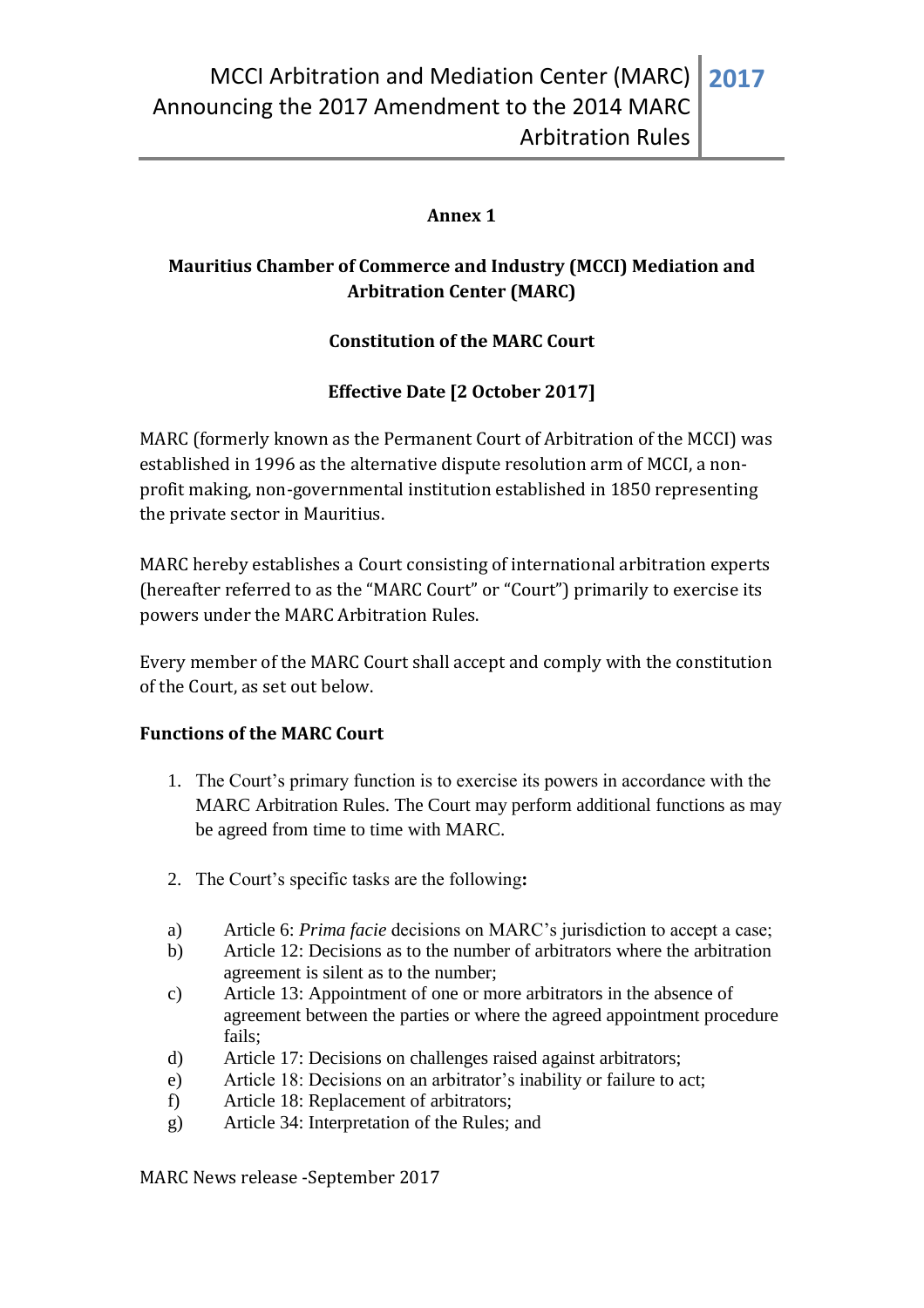h) Scale of Costs: Fixing of arbitrators' fees and administrative costs where the amount in dispute exceeds MUR 500,000,000.

In addition, the Court shall be empowered to carry out the following functions:

- i) Responding to issues raised by the MARC Permanent Secretariat in relation to draft awards; and
- j) Decisions and / or advice on other issues related to procedure and case management as may be submitted by the MARC Permanent Secretariat.
- 3. At all times, the Court shall act independently of the MARC Permanent Secretariat and MCCI.
- 4. No Court member may be appointed as arbitrator by the Court. A member appointed as arbitrator by one or more parties to an arbitration must comply with the provisions of paragraph [14] below.

### **Decisions of the Court**

- 5. Decisions of the Court in exercising its functions under the MARC Arbitration Rules shall be taken during committee sessions by simple majority vote. At least three Court members shall constitute a quorum. The President of the Court shall select the members constituting each committee and shall chair each committee session unless he or she is unavailable or excused as described in paragraph [14] below.
- 6. Committee sessions may be held through any means of communication including emails and need not be held in person. Urgent decisions may be made by telephone conference or video conference. Documents should be submitted to committee members at least 24 hours before the committee session by the MARC Permanent Secretariat and / or the Court's rapporteur.
- 7. The MARC Permanent Secretariat shall render administrative and secretarial assistance to the Court for each committee session, and shall maintain minutes and records of each committee session. The minutes of each committee session must be approved by the chairperson of that committee. The same applies for any meetings of the Court, as described below.
- 8. The MARC Permanent Secretariat shall notify the Court's decisions to the parties and arbitrators. Decisions made with respect to an arbitration shall be communicated solely by the Permanent Secretariat to the parties and arbitrators in that particular arbitration.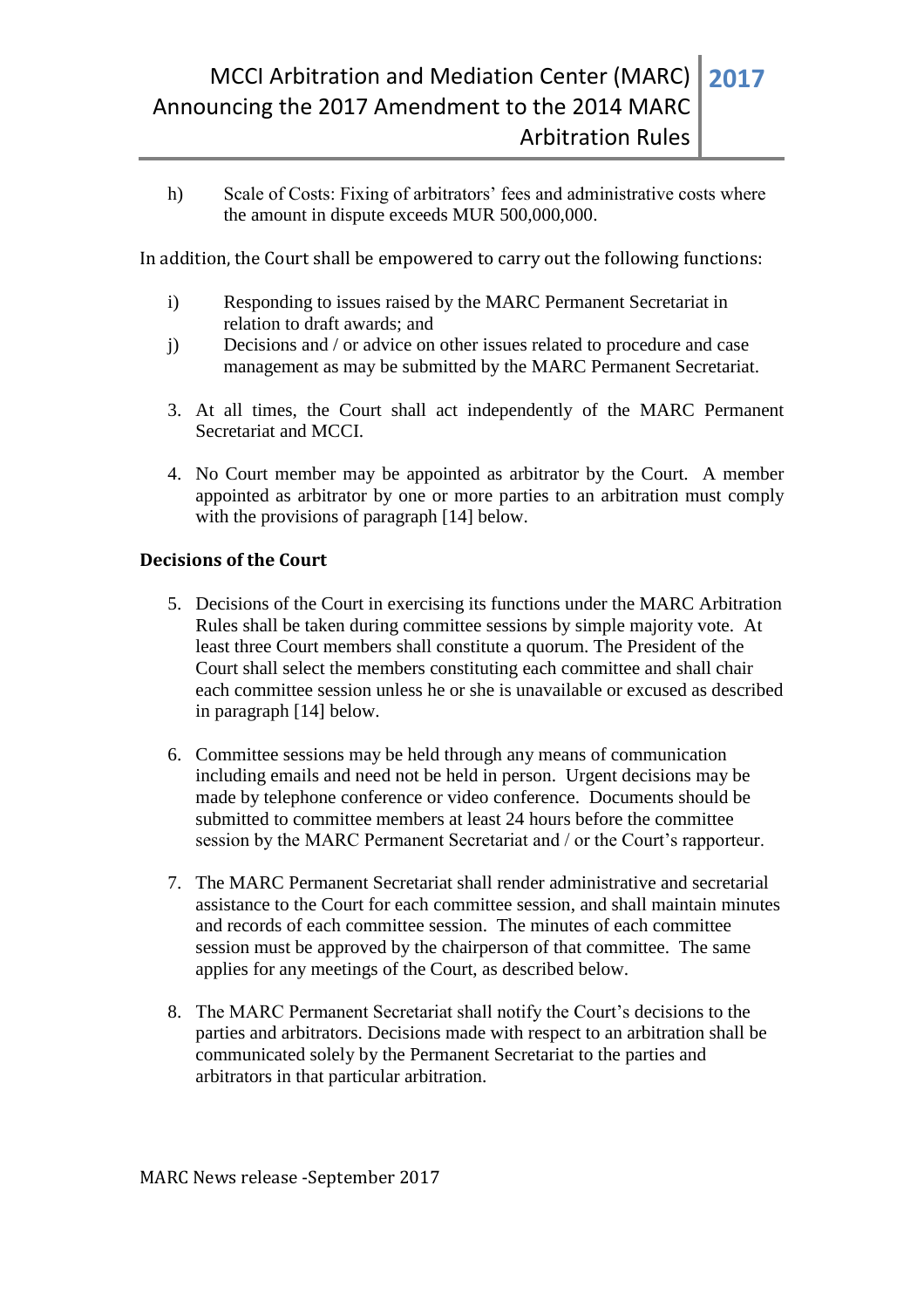- 9. The Court's rapporteur shall be selected by the President and need not be a member of the Permanent Secretariat. The rapporteur shall respect the strictly confidential nature of the Court's work.
- 10. The Court may meet to discuss other matters when convened by the President, by using any means of communication including email. At least three Court members shall constitute a quorum. Decisions shall be made by simple majority vote. A member of the MARC Permanent Secretariat may be invited to attend such meetings on an *ex officio* basis.

### **Confidentiality**

- 11. The work of the Court and any decisions made by the Court are strictly confidential.
- 12. Committee sessions of the Court are open only to its members, the Court's rapporteur and the MARC Permanent Secretariat.
- 13. Any documents drawn up for the purpose of the Court's work shall only be communicated to its members, the Court's rapporteur and the MARC Permanent Secretariat.
- 14. Any Court member who may have a conflict of interest or may be involved in any arbitration conducted under the MARC Arbitration Rules shall immediately inform the MARC Permanent Secretariat and the President of the Court and shall not receive any information in respect of the arbitration. The Court member shall be excused from participating in committee sessions where the arbitration is discussed. If the President of the Court is so excused. he or she shall designate a Court member to act in his or her place.

#### **Appointment and replacement of Court members**

- 15. There shall be a maximum of thirteen Court members at any given time, including the President. The members may originate from different geographic regions and need not be Mauritian citizens or resident in Mauritius.
- 16. No Court member may be employed by or receive any funding from MCCI or MARC, whether directly or indirectly, nor may any Court member serve concurrently on any other body established by MARC or MCCI including the MARC Advisory Board and the MARC Permanent Secretariat, save in relation to the reimbursement of reasonable expenses agreed in advance.
- MARC News release -September 2017